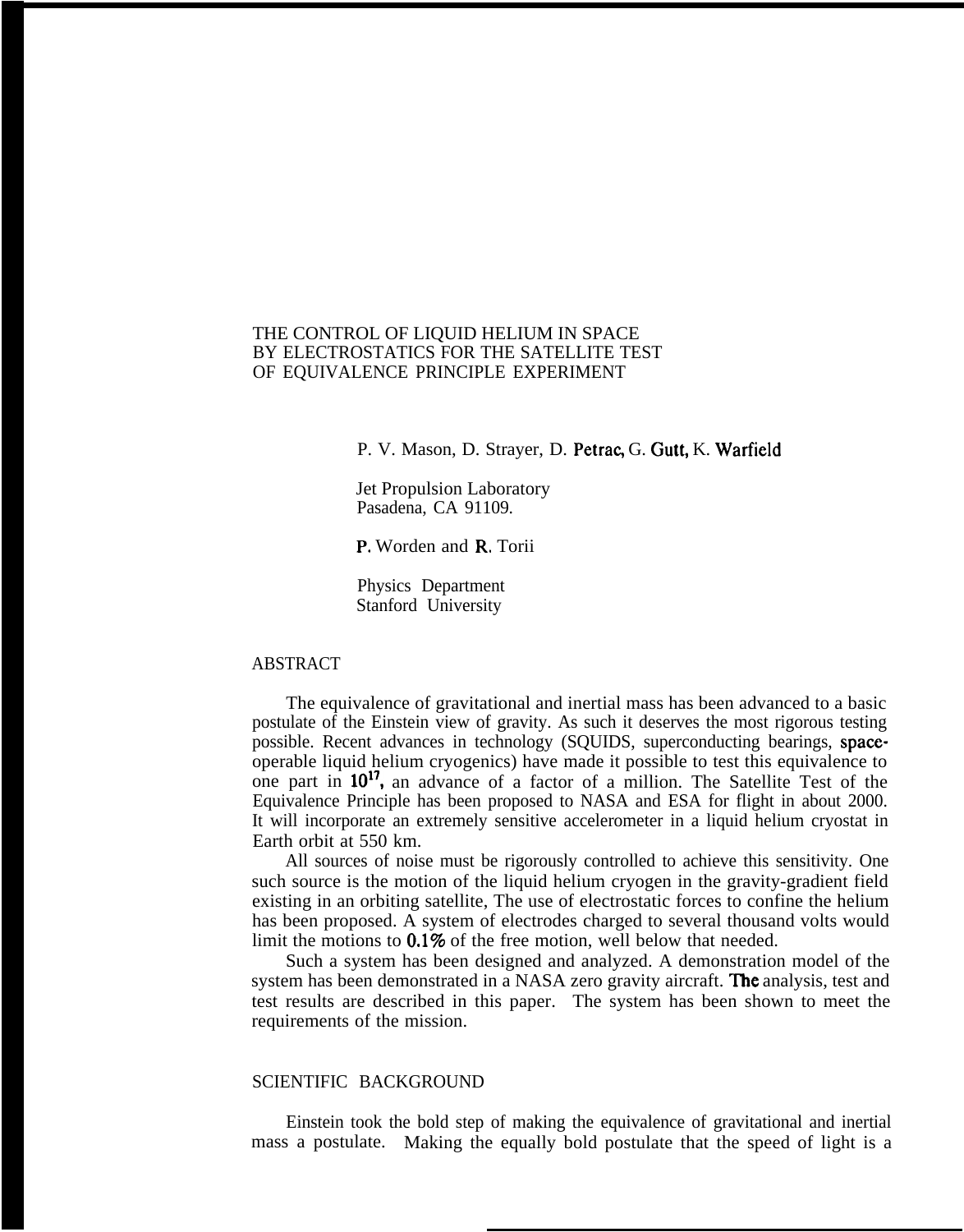constant independent of the motion of the observer, he was able to derive the entire general theory of relativity, in which gravity is the result of a curvature in space-time, If the equivalence principle fails, then this simple and elegant description of gravity, which is fundamental to our current view of the universe, also fails. A second and equally fundamental reason for our interest is that the Einstein description of gravity conflicts with quantum mechanics. Both cannot be correct in their present form, and a demonstration that the equivalence principle fails would be a clue to the direction one must take to resolve the problem.

Improvement in techniques for the measurement of force has been the a major factor in our increasingly precise understanding of the nature of mass, Galileo's measurements of rate of fall of masses of different densities first showed that the common-sense conclusion that heavier masses fall faster than light ones was incorrect. ( He probably timed rolling balls on an inclined planes; his supposed observations of balls dropped from the leaning tower of Piss was almost certainly not the source of his quantitative conclusions.) He achieved an accuracy of perhaps 1%. His results were of great importance, because they were the first to show that the proportionality between the attractive force of gravity and the retarding force of inertia was independent of density.

Newton took the next technological step; by using masses of different densities as the bobs of pendulums he achieved accuracies of  $O$ . 1%. He also incorporated his observations into one of the grandest generalizations of all of science; his laws of motion, The invention of the torsion balance led to the next great leap. Eotvos measured gravitational force in 1896 by balancing the Earth's gravity against the centriptal force of its rotation, demonstrating the equivalence principle to one part in 10. Using the same basic technique, with the sun replacing the Earth, Dicke and co-workers<sup>1</sup> achieved an accuracy of  $5 \times 10^{-11}$ , the best to date. This appears to be a practical limit set by the Earth's micro-seismicity.

Four recent advances in technology, all related to cryogenics, have increased our capability to measure force greatly. These are; 1) the superconducting quantum interference device (SQUID) which can now measure motions with a sensitivity of  $10^{-15}$ m; the use of the **Meissner** effect (the exclusion of magnetic fields from the interior of a superconductor) to form an extremely low-force bearing; 3) the reduction of thermal noise by experiment operation at liquid helium temperatures, say 2 K; and 4) the ability to conduct low temperature experiments in space, where gravitational disturbances are smaller, where we can eliminate the supports necessary to support a mass in one  $\mathbf{g}$ , and equally importantly, where the source can be modulated by placing the experiment in Earth orbit.

## STEP MISSION

Using the modem techniques detailed above, the Satellite Test of the Equivalence" Principle (STEP) experiment will be able to detect differences in gravitational and inertial masses to about one part in  $10^{17}$ , about a factor of  $10^6$  better than Dicke's results.

The heart of the experiment is a set of differential accelerometers composed of two concentric masses of different composition and density, each supported by a magnetic **bearing**<sup>2</sup> (Figure 1). The relative positions of the masses of each accelerometer is determined by a SQUID inductive position sensor to an sensitivity of about  $10^{-15}$  m. The masses are maintained in a freed position by an electrostatic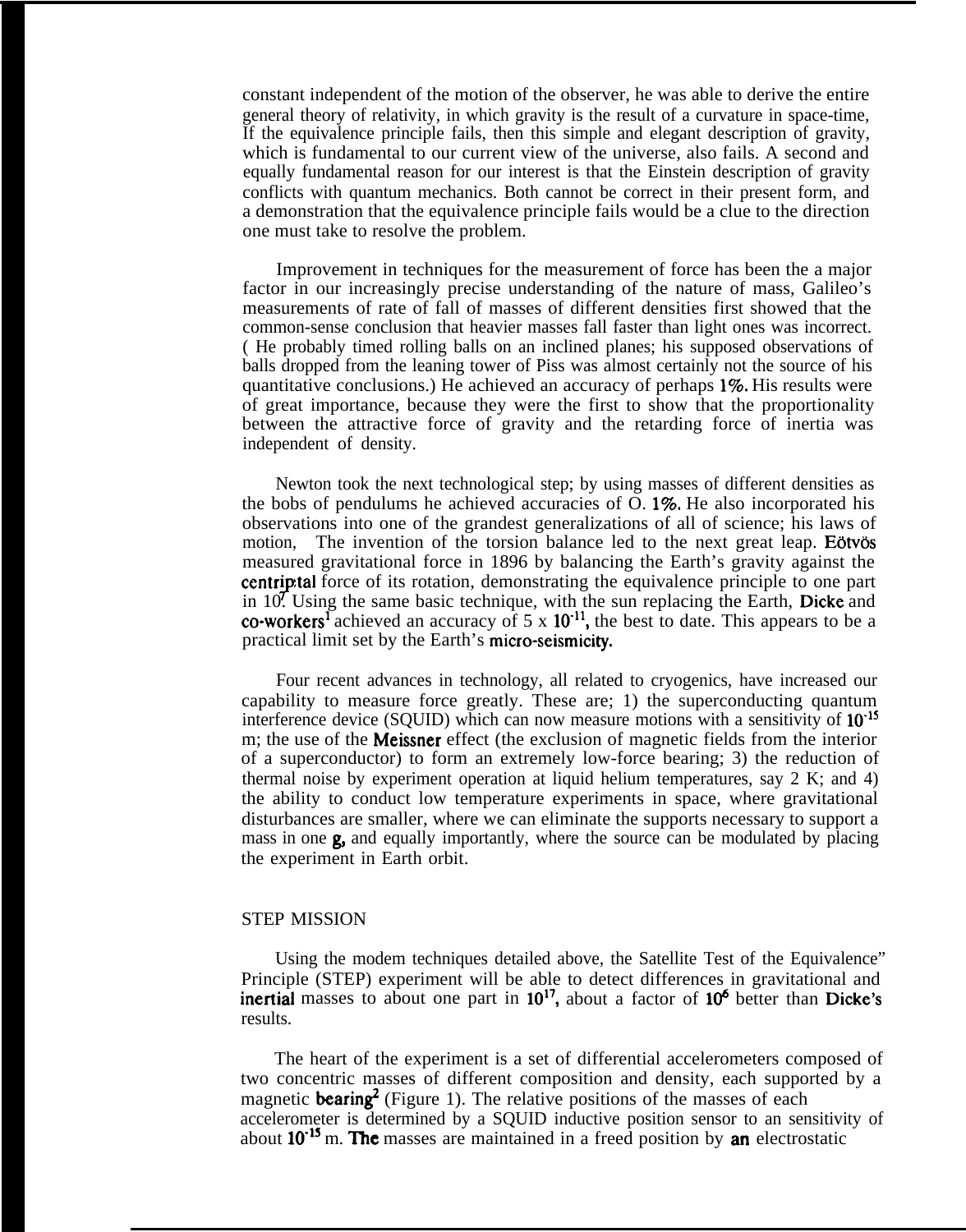

Figure 1. STEP Differential Accelerometer Figure 2. STEP Orbit

feedback system whose output is a direct measure of the forces on each proof mass

The accelerometers are placed in a drag-free satellite in an orbit of about 550 km (Figure 2). If the equivalence principle is violated, the masses will be subject to a differential force which reverses sinusoidally once per orbit. Thus most sources of noise can be made negligible by filtering at the 95 minute orbital period. (To eliminate certain sources of error, the spacecraft will be rotated in orbit at certain times, but the principle is the same; filtering will be applied at the net rotation rate with respect to the earth.)

The STEP accelerometers must be operated at a temperature of about 2 K. At the present time the only practical method for obtaining this temperature in space is to operate the experiment in a liquid-helium-cooled cryostat.





Figure 3. Helium Distribution in Orbit Figure 4. Allowed Motion of Helium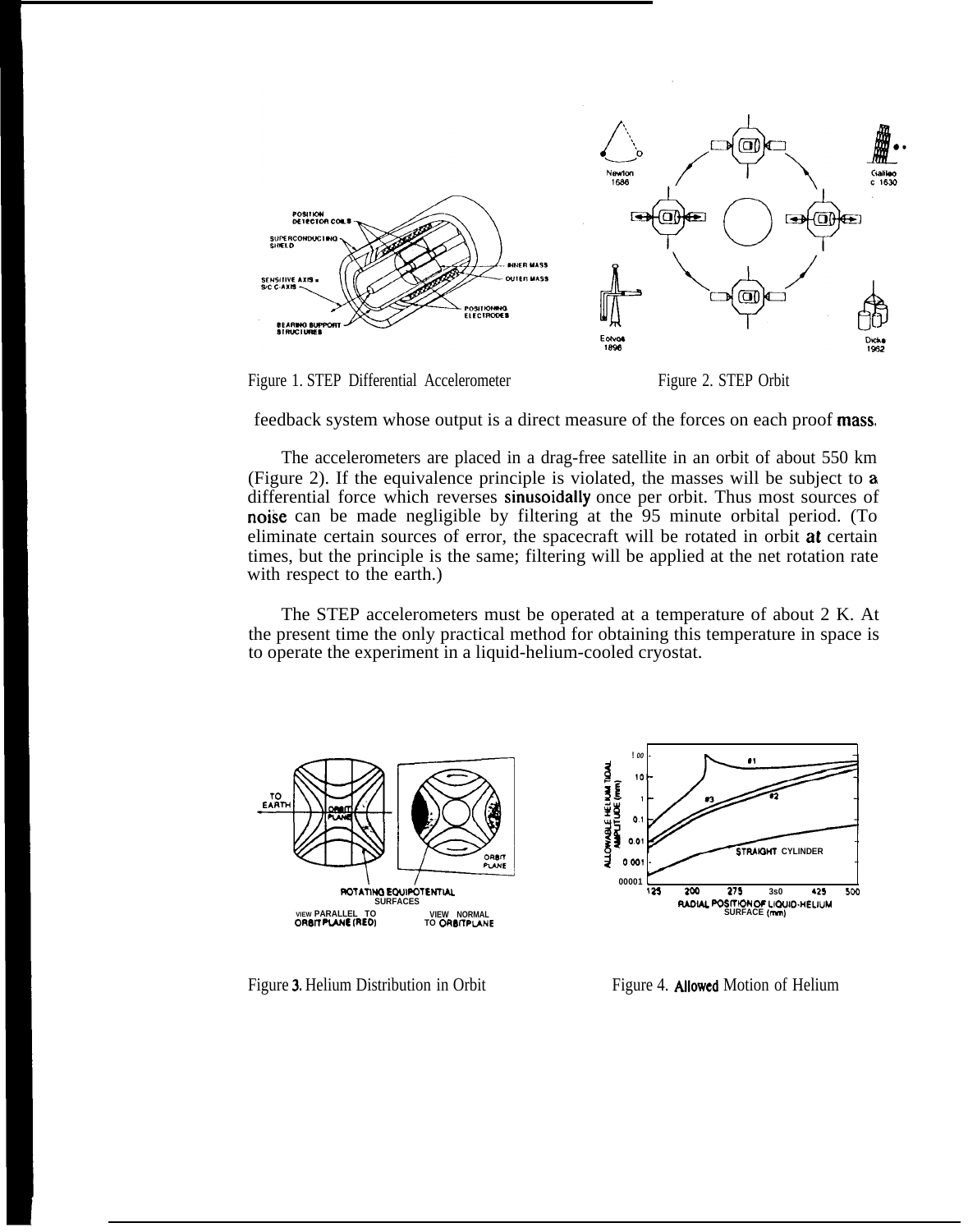The fluctuating gravitational forces resulting from the motions of the liquid helium are one of the few effects which can introduce significant disturbances at the orbital frequency into the equivalence-principle accelerometers. The gravity-gradient forces tend to move the helium away from the center of the satellite along the Earth-radial direction and toward the center at right angles to that direction (Figure 3). Since the attitude of the satellite is fixed in inertial space, the gravity gradient and the helium distribution rotate at the modulation frequency with respect to the spacecraft. These gravity-gradient accelerations are on the order of  $10<sup>-7</sup>$  g for the dimensions of the STEP cryostat.

As shown in Figure 4, the allowed motion of the helium free surface is dependent on the product of the helium mass involved in the disturbance and the distance of the disturbance from the center of mass of the accelerometers. For a reasonable helium mass, motions at a distance of 12,5 cm must be as small as 0.01 to 0.1 mm.

### ELECTROSTATIC CONFINEMENT

It is proposed to control the gravity-gradient-induced motions of the liquid helium by use of electrostatic forces. It is well known that electric fields generate a pressure which acts to force move dielectrics into a region of high field. The equivalent pressure gradient of the electrostatic fields is given  $by^3$ :

$$
\nabla p - \frac{\epsilon_v \mathbf{E}^2}{2} \times \nabla \epsilon_r + \frac{\epsilon_o}{6} \times \nabla \left[ \mathbf{E}^2 \times (\epsilon_r - 1) \times (\epsilon_r + 2) \right]
$$

Here  $\mathbf{e}_0$  is the vacuum dielectric constant and  $\mathbf{e}_r$  is the relative dielectric constant of helium, about 1.05, The first term is proportional to the gradient in the dielectric constant. Because the liquid helium is relatively incompressible, it is very small in the bulk fluid, but finite at the free surface between the gas and the liquid, where it acts like surface tension.

The second term is a bulk term proportional to the gradient of  $E^2$ . The direction of the force is such that a liquid with a relative dielectric constant greater than 1 will be driven into a region of converging fields.

For comparison, the equivalent gravitational potential is given by:

$$
\nabla p - \rho \mathbf{a}
$$

**Thus** we may compute an equivalent acceleration due to the electrostatic field as:

$$
\mathbf{a} = -\frac{1}{\rho} \left[ \frac{\mathbf{e}_{\rho} \mathbf{B}^2}{2} \times \nabla \mathbf{e}_{\mathbf{r}} + \frac{\mathbf{e}_{\rho}}{6} \times \nabla \left[ \mathbf{B}^2 \times (\mathbf{e}_{\mathbf{r}} - 1) \times (\mathbf{e}_{\mathbf{r}} + 2) \right] \right]
$$

Inserting the constants for liquid helium and a field of  $10^6$  v/m, we find that the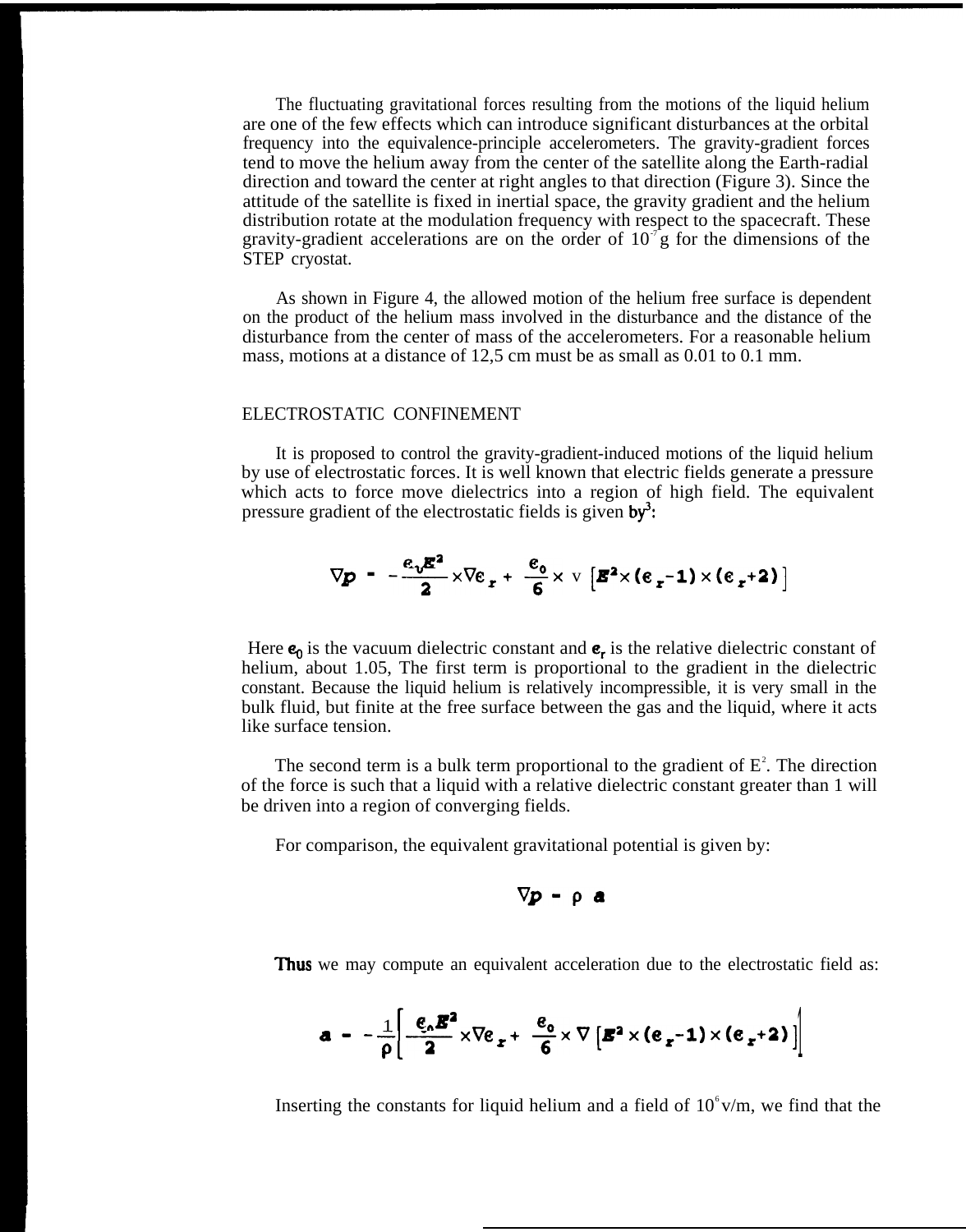equivalent acceleration for the STEP dewar is of the order of 0.1 mg. For the KC-135 cryostat, where spacings are smaller by a factor of 10, we find an acceleration equivalent to 1 mg.

Electrostatic forces have been used for the control of liquids for some time. In particular, Israelsson et. al<sup>4</sup>, investigated the use of electrostatic forces to accomplish the separation of <sup>3</sup>He and <sup>4</sup>He in a  $He$ - <sup>4</sup>He dilution refrigerator. They were able to demonstrate as much as  $0.2 \text{ g}$  in  ${}^4$ He in a parallel plate geometry at the STEP operating temperature.

The proposed electrostatic system (Figure 5) will use the forces generated by the electrostatic fields to reduce the motion of the helium to an acceptable value. Forces equivalent to accelerations of the order of 0.1 to 1 mg can be generated by the application of electric fields in the range of 0.5 Mv/m. Gravity gradient forces are equivalent to  $10^7$  g; thus we may expect a reduction in helium motions of a factor or  $10<sup>3</sup>$ , well below that necessary.

The electrostatic system has been verified by a combination of analysis and experiment. Analytic and computer-based models have shown that the necessary forces can be developed. Studies of miniature versions of several proposed electrode configurations in the NASA KC-135 zero-g aircraft have demonstrated that control can be achieved. The studies also demonstrated that the necessary electric fields could be achieved without electrical arcing in the helium gas. A demonstration video tape showing the dynamic and static behavior of the helium was made from tapes taken during the zero-g experiments.

### Analysis and Modeling

The electrostatic forces for simple cases may be calculated analytically. However, for complex geometries finite-element computer modeling is necessary. We use the commercial program "MagNet<sup>5</sup>" to model the fields. This program is capable of producing maps of constant values of any desired function of E. The value of the function along any desired contour may be plotted as well. In particular, maps and contour plots of  $E^2$  have been produced in an effort to evaluate candidate systems. A plot of the  $E^2$  fields is shown on Figure 5 and a typical contour plot of the





Figure 5. Electrode **Configuration** and Lines Figure 6. E<sup>2</sup> Along a Contour of Constant  $E^2$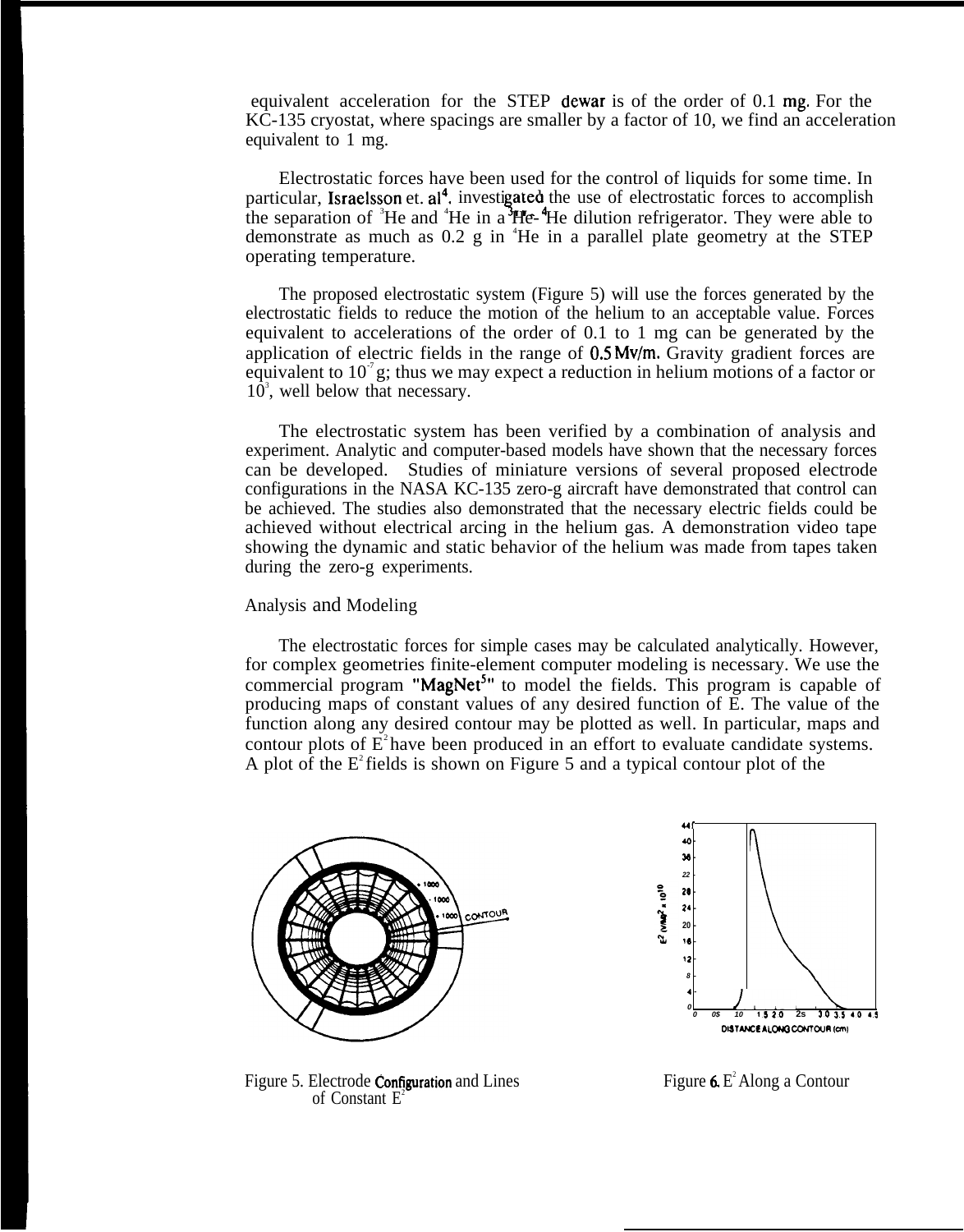configuration used in the KC-135 zero-g tests is shown in Figure 6. Since the electrostatic forces on the liquid helium are proportional to the gradient of  $E^2$ , the surface of the liquid will lie on a contour of constant  $E^2$  (in the absence of surface tension.)

In order to do a complete analysis, one must include the effects of gravity gradients, surface tension, and electrostatics. The program "Surface Evolver<sup>6</sup>" is capable of such calculations. It computes the minimum energy for any set of forces which can be described by an analytical function. A Surface Evolver model of the zero-g aircraft experiment including electrostatic and surface tension forces for liquid helium at 2.05 K and with 2 Kv potential applied between electrodes is shown in Figure 7. As compared to Figure 5, note the rounding of the surface, leading to a star-shaped pattern,

Efforts to analyze the surface of liquid helium solely under the influence of surface tension indicate that a stable equilibrium is not possible, presumably due to the zero wetting angle of liquid helium<sup>38</sup>. Our current interpretation of this result is that the liquid helium will coat all internal surfaces to a finite thickness. Thus the different surface energies of wetted and un-wetted surfaces will not affect the distribution, In the absence of electrostatic forces, only the very weak forces of surface tension and gravity gradients will affect the distribution

The Surface Evolver program appears to manifest this instability by a dependence on initial conditions. If they are close to the final expected condition, they evolve to a starlike configuration, but if they are not, the iterative process does not converge.

### EXPERIMENT

#### **Objective**

The objective of the flight experiments is to provide a convincing visual demonstration of electrostatic **confinement**, to test the effectiveness of several proposed configurations and to provide data for comparison with analytical and computer modeling.

#### Apparatus

The experiments were flown in a NASA KC-135 aircraft dedicated to zero gravity experiments. The aircraft is flown on a free-fall parabola of about 30 seconds duration. During this period, experiments anchored to the aircraft experience about 10 mg acceleration, while experiments flown in a free-floating package experience a static and dynamic acceleration of the order of 0.1 mg. Since the electrostatic confinement forces are of the order of 1 mg, it was necessary to use this free-float capability to explore electrostatic confinement.

The basic experiment is contained in a double  $LN<sub>2</sub>/LHe$  cryostat with viewing windows to provide a means of recording data on a video camera (Figure 8). This cryostat is mounted in a float package containing a vacuum pump to keep the helium at superfluid temperatures (i.e. below 2.17 K and at a pressure below 51 Kpa or .05 atm.) The cryostat is fitted with a pressure transducer and several temperature sensors to allow recording of the helium state.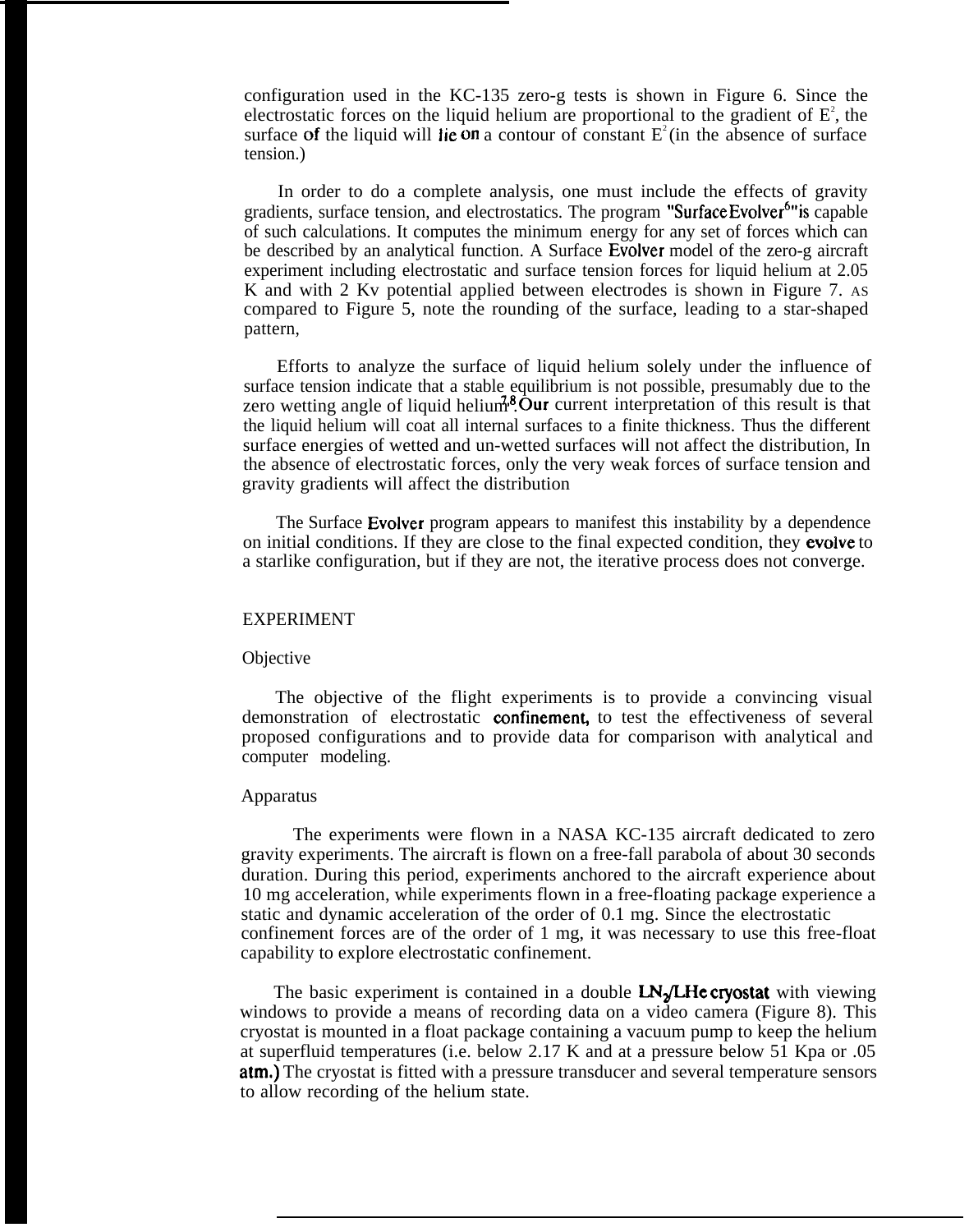



Figure 7. Calculated Distribution of Liquid Helium Figure 8. Test Cryostats and Camera under Electrostatic Containment

Gauges, valves and a three-axis accelerometer package are 'also mounted on the float package, The structure is a stainless steel tubular framework with handles to allow manipulation in zero gravity. The float package is connected to a control rack which supplies power to the pump, and has a video monitor and a chart recorder for recording and real-time data monitoring.

In operation, the package is released as the aircraft approaches zero g and is allowed to float freely. Typically it will drift into a wall at least once during the zero-g time. As a result, undisturbed times are seldom longer than seven or eight seconds.

The helium under test is contained in a cylindrical ceil 90 mm in diameter and 32 mm deep. The cell is illuminated from the rear through a diffuser marked with a 1/4" (6.3 mm) grid to allow measurement of the free surface. The data are recorded on video tape. Because of the geometry, only helium motions perpendicular to the line of sight can be observed.

For some parabolas, a small acceleration was applied by a means of a hand-pulled spring scale. As far as possible, the acceleration was applied perpendicular to the line of sight, forcing the liquid to one side of the **cell. Typically** the force could be applied for three or four seconds.

### Experimental Results

**Two** configurations were investigated. The first consisted of nearly concentric elliptical plates, arranged to converge and diverge in the azimuthal direction. A second **set**, which was studied more extensively, consisted of a set of 24 radial vanes mounted in insulating rings whose diameters were 1/10 of the those of the helium tank and the instrument well (Figure 5). The plates were 18 mm in the radial direction, 32 mm in the axial (line of sight) direction by  $0.5$  mm thick. Twelve vanes were connected to one power supply and the alternating twelve to a' second supply. In most tests, one set was connected to positive voltage and the second set grounded. In some tests, the two sets were at equal positive and negative voltages.

Figure 10 shows a comparison of the behavior of the helium with O voltage and  $\pm$  1000 volts applied. (The picture shown is a hard copy from the video tape, taken after transients have died away.) With  $1000$  volts **applied**, the static configuration takes up the star-like **configuration** shown in Figure 7. **The** figure with no voltage applied was also tending toward the a star-like **configuration**, but much more slowly,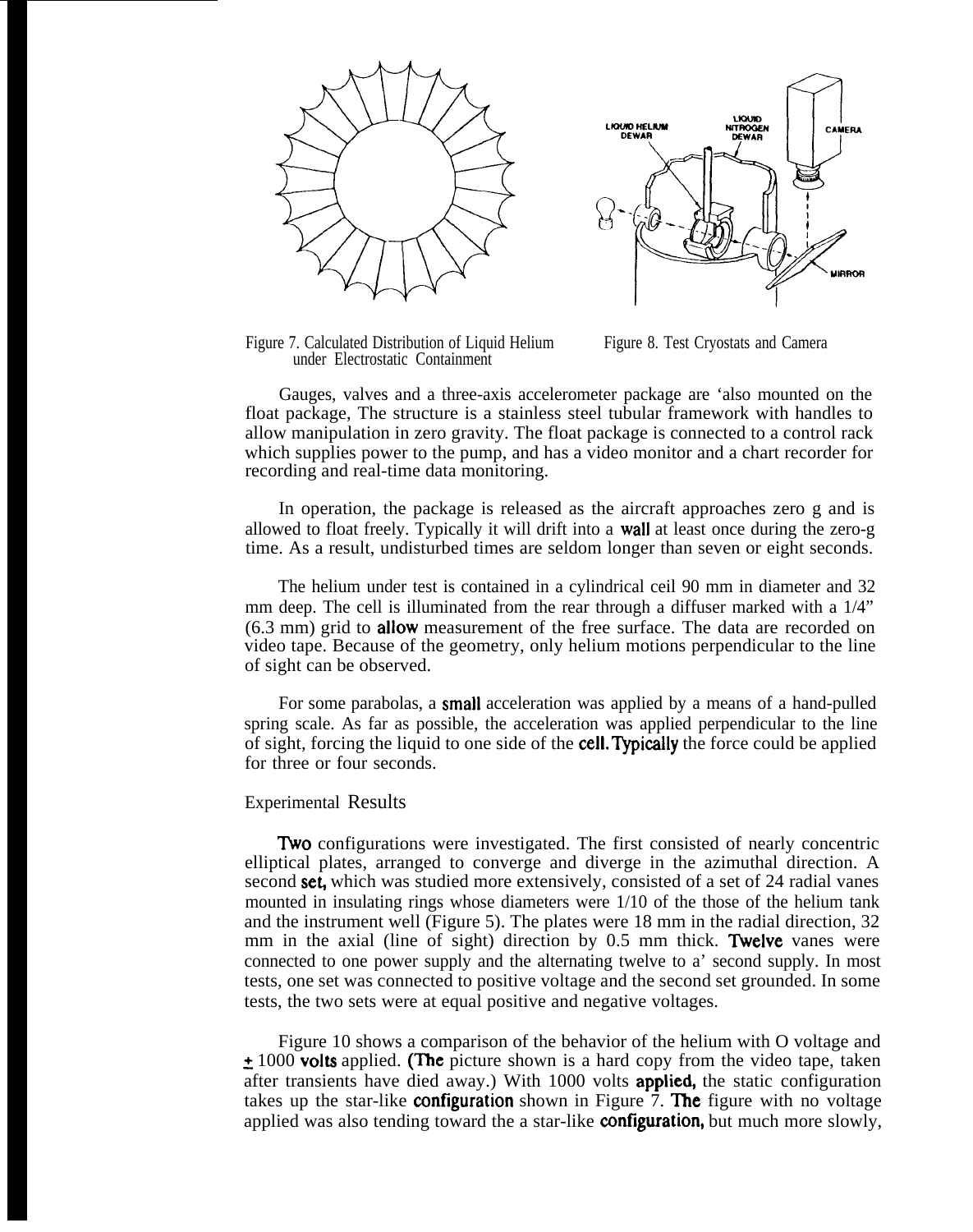reflecting the weaker surface tension forces (equivalent to about 0.1 or 0.2 mg as compared to 1 reg.)

Figure 11 shows the effect of voltage with 8 mg acceleration applied to the right. With 1000 v applied, the helium is largely retained in a star-like configuration, with a small amount of helium on the left side. With no voltage applied. the bulk of the helium is drawn to the left, with only a small amount retained in the center of the star where the surface tension forces are largest.

## **CONCLUSIONS**

.

From analysis and examination of the static and dynamic behavior of the liquid helium in near-zero g, we conclude that the electrostatic forces will cause the free surface to assume the desired configuration, and that surface motions caused by the gravity gradient will be reduced by a factor of about 1000.

We now have the experimental and analytical tools to perform and verify proposed designs for liquid helium control.

Voltages **up to** 2000 volts and gradients up to 1 Mv/m can be sustained in helium at 2.1 K in the flight configuration, sufficient to provide a retaining force equivalent **to** about 0,1 mg.



**SUPERFLUID HELIUM**  $\pm 1000$  **VOLTS** No ACCELERATION



**Superfluid HEUUM NO VOLTAGE NO ACCELERATION** Figure 9. No Applied Acceleration



SUPERFLUID HELIUM 15000 VOLTS & MILLI-G'S TO RIGHT



**SUPERFLUID HEUUM NO VOLTAGE 0 MILLI-C'S TO RICM4T** Figure 10.8 mini-g Applied Acceleration